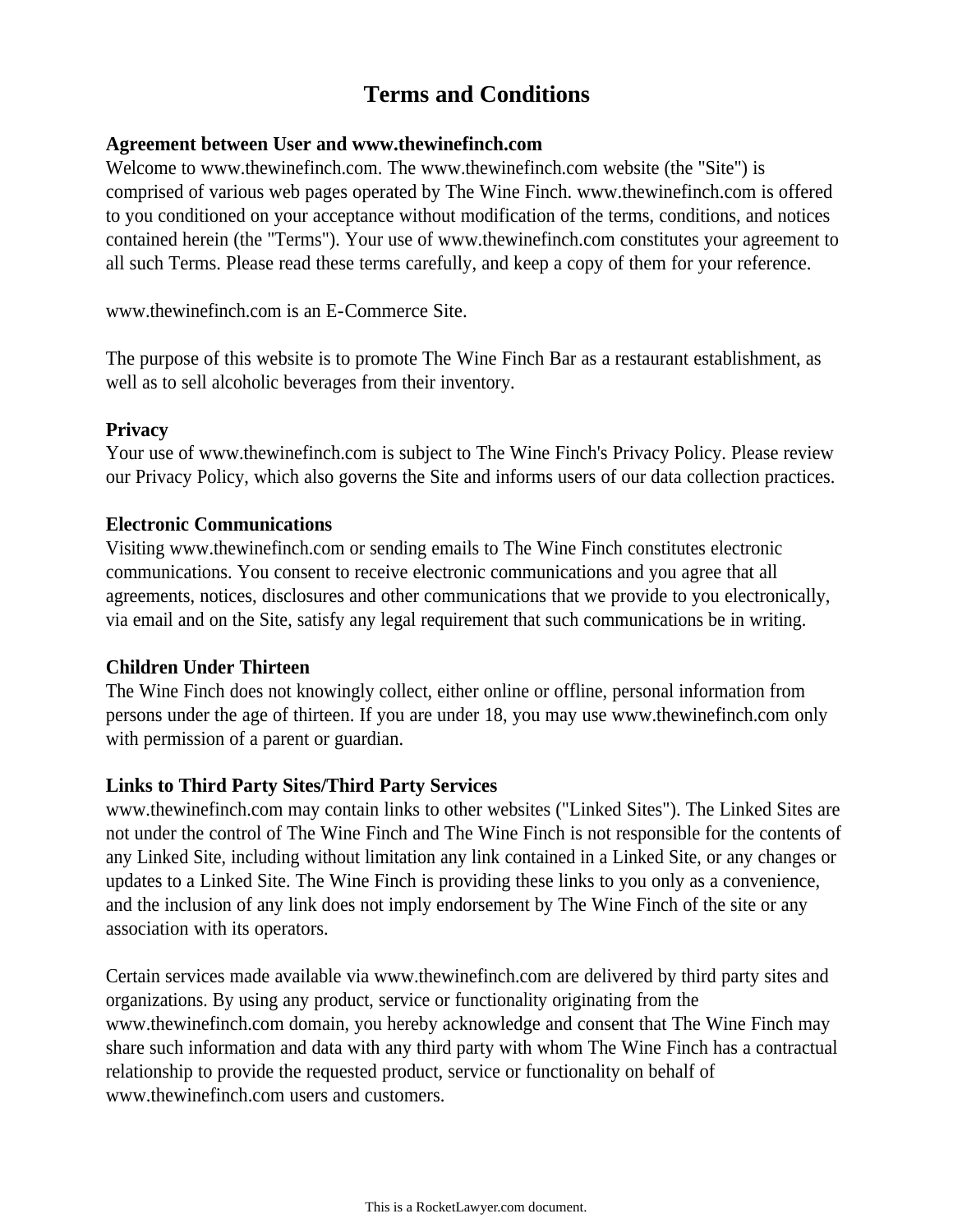# **No Unlawful or Prohibited Use/Intellectual Property**

You are granted a non-exclusive, non-transferable, revocable license to access and use www.thewinefinch.com strictly in accordance with these terms of use. As a condition of your use of the Site, you warrant to The Wine Finch that you will not use the Site for any purpose that is unlawful or prohibited by these Terms. You may not use the Site in any manner which could damage, disable, overburden, or impair the Site or interfere with any other party's use and enjoyment of the Site. You may not obtain or attempt to obtain any materials or information through any means not intentionally made available or provided for through the Site.

All content included as part of the Service, such as text, graphics, logos, images, as well as the compilation thereof, and any software used on the Site, is the property of The Wine Finch or its suppliers and protected by copyright and other laws that protect intellectual property and proprietary rights. You agree to observe and abide by all copyright and other proprietary notices, legends or other restrictions contained in any such content and will not make any changes thereto.

You will not modify, publish, transmit, reverse engineer, participate in the transfer or sale, create derivative works, or in any way exploit any of the content, in whole or in part, found on the Site. The Wine Finch content is not for resale. Your use of the Site does not entitle you to make any unauthorized use of any protected content, and in particular you will not delete or alter any proprietary rights or attribution notices in any content. You will use protected content solely for your personal use, and will make no other use of the content without the express written permission of The Wine Finch and the copyright owner. You agree that you do not acquire any ownership rights in any protected content. We do not grant you any licenses, express or implied, to the intellectual property of The Wine Finch or our licensors except as expressly authorized by these Terms.

### **International Users**

The Service is controlled, operated and administered by The Wine Finch from our offices within the USA. If you access the Service from a location outside the USA, you are responsible for compliance with all local laws. You agree that you will not use the The Wine Finch Content accessed through www.thewinefinch.com in any country or in any manner prohibited by any applicable laws, restrictions or regulations.

# **Indemnification**

You agree to indemnify, defend and hold harmless The Wine Finch, its officers, directors, employees, agents and third parties, for any losses, costs, liabilities and expenses (including reasonable attorney's fees) relating to or arising out of your use of or inability to use the Site or services, any user postings made by you, your violation of any terms of this Agreement or your violation of any rights of a third party, or your violation of any applicable laws, rules or regulations. The Wine Finch reserves the right, at its own cost, to assume the exclusive defense and control of any matter otherwise subject to indemnification by you, in which event you will fully cooperate with The Wine Finch in asserting any available defenses.

### **Arbitration**

In the event the parties are not able to resolve any dispute between them arising out of or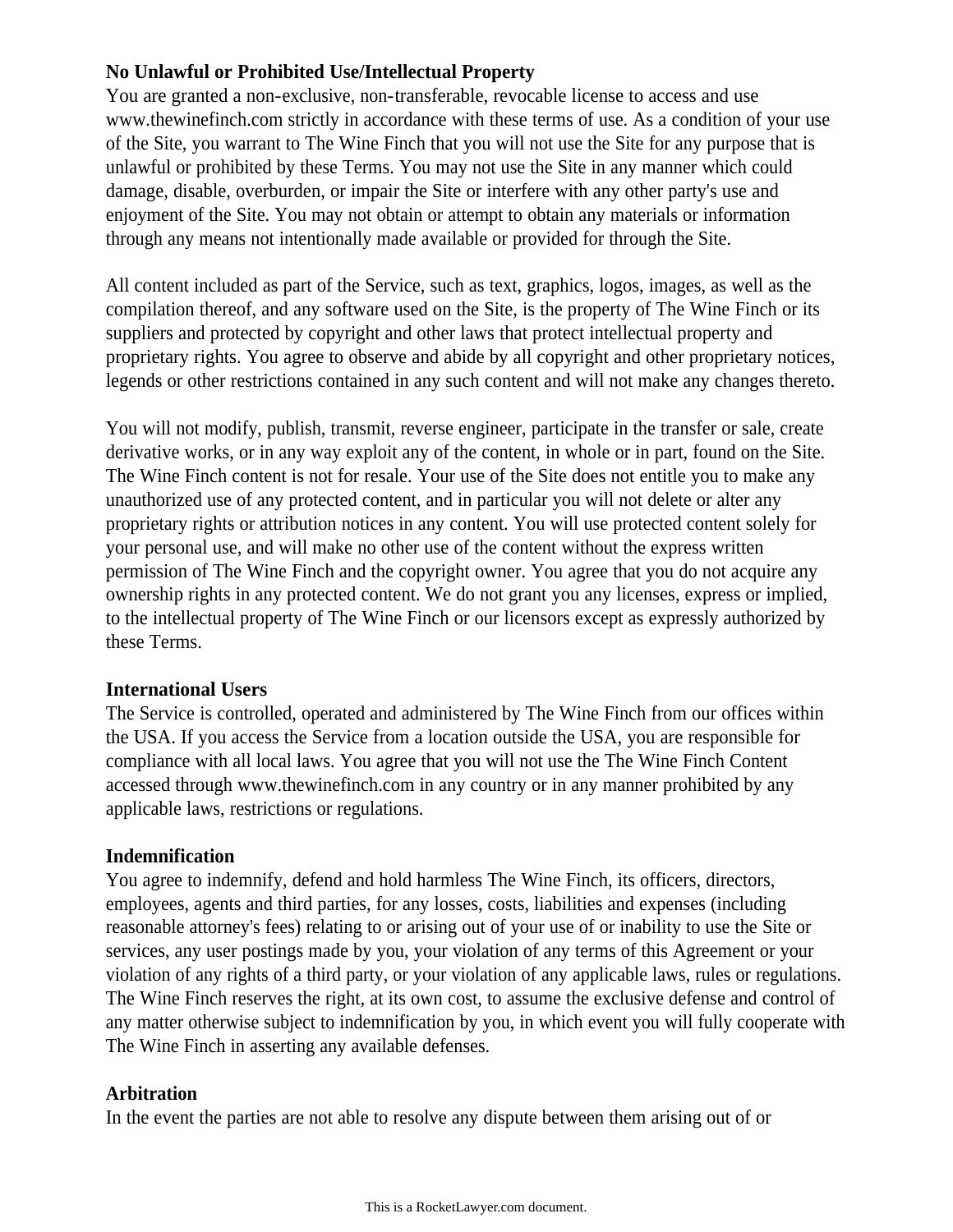concerning these Terms and Conditions, or any provisions hereof, whether in contract, tort, or otherwise at law or in equity for damages or any other relief, then such dispute shall be resolved only by final and binding arbitration pursuant to the Federal Arbitration Act, conducted by a single neutral arbitrator and administered by the American Arbitration Association, or a similar arbitration service selected by the parties, in a location mutually agreed upon by the parties. The arbitrator's award shall be final, and judgment may be entered upon it in any court having jurisdiction. In the event that any legal or equitable action, proceeding or arbitration arises out of or concerns these Terms and Conditions, the prevailing party shall be entitled to recover its costs and reasonable attorney's fees. The parties agree to arbitrate all disputes and claims in regards to these Terms and Conditions or any disputes arising as a result of these Terms and Conditions, whether directly or indirectly, including Tort claims that are a result of these Terms and Conditions. The parties agree that the Federal Arbitration Act governs the interpretation and enforcement of this provision. The entire dispute, including the scope and enforceability of this arbitration provision shall be determined by the Arbitrator. This arbitration provision shall survive the termination of these Terms and Conditions.

### **Class Action Waiver**

Any arbitration under these Terms and Conditions will take place on an individual basis; class arbitrations and class/representative/collective actions are not permitted. THE PARTIES AGREE THAT A PARTY MAY BRING CLAIMS AGAINST THE OTHER ONLY IN EACH'S INDIVIDUAL CAPACITY, AND NOT AS A PLAINTIFF OR CLASS MEMBER IN ANY PUTATIVE CLASS, COLLECTIVE AND/ OR REPRESENTATIVE PROCEEDING, SUCH AS IN THE FORM OF A PRIVATE ATTORNEY GENERAL ACTION AGAINST THE OTHER. Further, unless both you and The Wine Finch agree otherwise, the arbitrator may not consolidate more than one person's claims, and may not otherwise preside over any form of a representative or class proceeding.

# **Liability Disclaimer**

THE INFORMATION, SOFTWARE, PRODUCTS, AND SERVICES INCLUDED IN OR AVAILABLE THROUGH THE SITE MAY INCLUDE INACCURACIES OR TYPOGRAPHICAL ERRORS. CHANGES ARE PERIODICALLY ADDED TO THE INFORMATION HEREIN. THE WINE FINCH AND/OR ITS SUPPLIERS MAY MAKE IMPROVEMENTS AND/OR CHANGES IN THE SITE AT ANY TIME.

THE WINE FINCH AND/OR ITS SUPPLIERS MAKE NO REPRESENTATIONS ABOUT THE SUITABILITY, RELIABILITY, AVAILABILITY, TIMELINESS, AND ACCURACY OF THE INFORMATION, SOFTWARE, PRODUCTS, SERVICES AND RELATED GRAPHICS CONTAINED ON THE SITE FOR ANY PURPOSE. TO THE MAXIMUM EXTENT PERMITTED BY APPLICABLE LAW, ALL SUCH INFORMATION, SOFTWARE, PRODUCTS, SERVICES AND RELATED GRAPHICS ARE PROVIDED "AS IS" WITHOUT WARRANTY OR CONDITION OF ANY KIND. THE WINE FINCH AND/OR ITS SUPPLIERS HEREBY DISCLAIM ALL WARRANTIES AND CONDITIONS WITH REGARD TO THIS INFORMATION, SOFTWARE, PRODUCTS, SERVICES AND RELATED GRAPHICS, INCLUDING ALL IMPLIED WARRANTIES OR CONDITIONS OF MERCHANTABILITY, FITNESS FOR A PARTICULAR PURPOSE, TITLE AND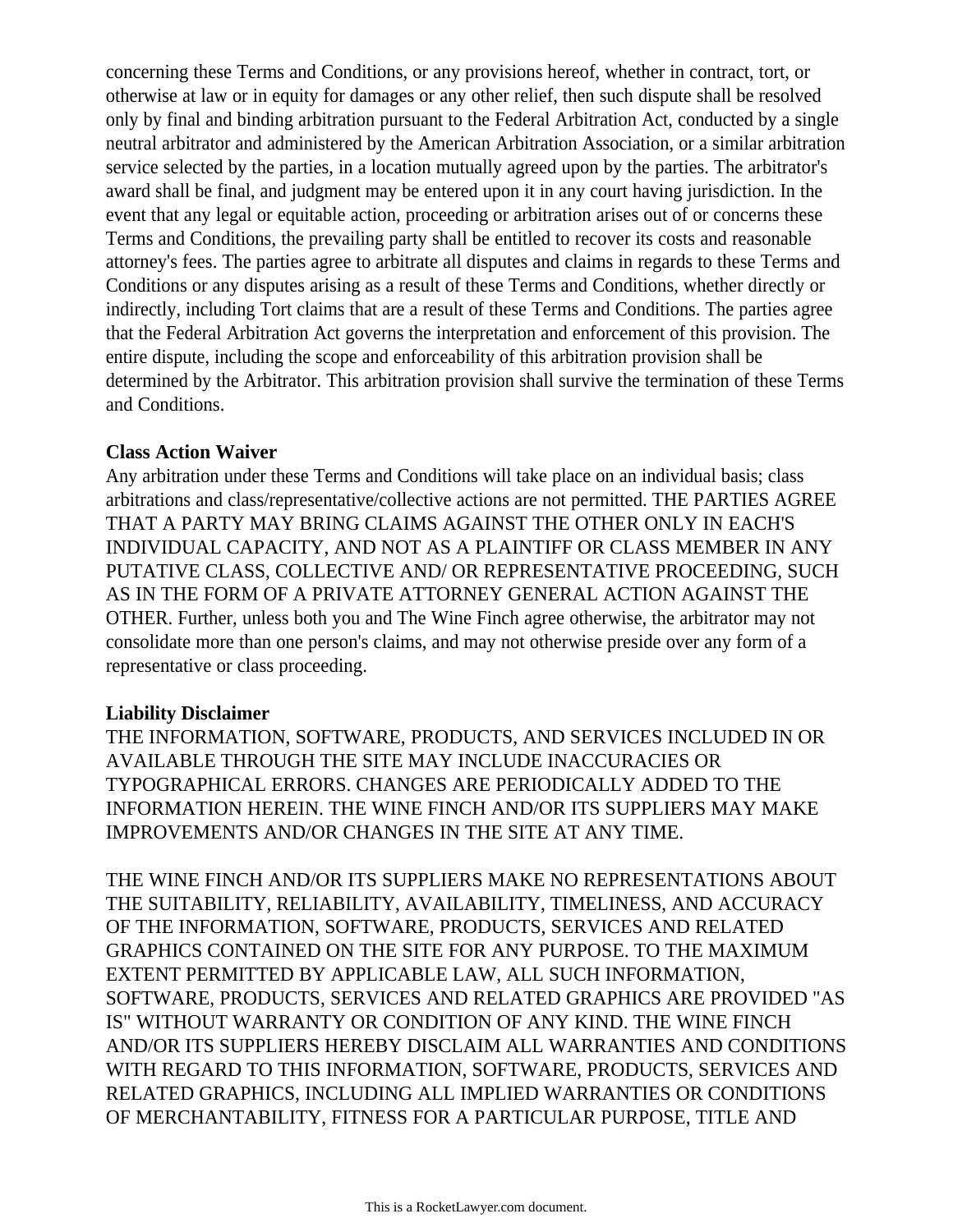TO THE MAXIMUM EXTENT PERMITTED BY APPLICABLE LAW, IN NO EVENT SHALL THE WINE FINCH AND/OR ITS SUPPLIERS BE LIABLE FOR ANY DIRECT, INDIRECT, PUNITIVE, INCIDENTAL, SPECIAL, CONSEQUENTIAL DAMAGES OR ANY DAMAGES WHATSOEVER INCLUDING, WITHOUT LIMITATION, DAMAGES FOR LOSS OF USE, DATA OR PROFITS, ARISING OUT OF OR IN ANY WAY CONNECTED WITH THE USE OR PERFORMANCE OF THE SITE, WITH THE DELAY OR INABILITY TO USE THE SITE OR RELATED SERVICES, THE PROVISION OF OR FAILURE TO PROVIDE SERVICES, OR FOR ANY INFORMATION, SOFTWARE, PRODUCTS, SERVICES AND RELATED GRAPHICS OBTAINED THROUGH THE SITE, OR OTHERWISE ARISING OUT OF THE USE OF THE SITE, WHETHER BASED ON CONTRACT, TORT, NEGLIGENCE, STRICT LIABILITY OR OTHERWISE, EVEN IF THE WINE FINCH OR ANY OF ITS SUPPLIERS HAS BEEN ADVISED OF THE POSSIBILITY OF DAMAGES. BECAUSE SOME STATES/JURISDICTIONS DO NOT ALLOW THE EXCLUSION OR LIMITATION OF LIABILITY FOR CONSEQUENTIAL OR INCIDENTAL DAMAGES, THE ABOVE LIMITATION MAY NOT APPLY TO YOU. IF YOU ARE DISSATISFIED WITH ANY PORTION OF THE SITE, OR WITH ANY OF THESE TERMS OF USE, YOUR SOLE AND EXCLUSIVE REMEDY IS TO DISCONTINUE USING THE SITE.

#### **Termination/Access Restriction**

The Wine Finch reserves the right, in its sole discretion, to terminate your access to the Site and the related services or any portion thereof at any time, without notice. To the maximum extent permitted by law, this agreement is governed by the laws of the State of California and you hereby consent to the exclusive jurisdiction and venue of courts in California in all disputes arising out of or relating to the use of the Site. Use of the Site is unauthorized in any jurisdiction that does not give effect to all provisions of these Terms, including, without limitation, this section.

You agree that no joint venture, partnership, employment, or agency relationship exists between you and The Wine Finch as a result of this agreement or use of the Site. The Wine Finch's performance of this agreement is subject to existing laws and legal process, and nothing contained in this agreement is in derogation of The Wine Finch's right to comply with governmental, court and law enforcement requests or requirements relating to your use of the Site or information provided to or gathered by The Wine Finch with respect to such use. If any part of this agreement is determined to be invalid or unenforceable pursuant to applicable law including, but not limited to, the warranty disclaimers and liability limitations set forth above, then the invalid or unenforceable provision will be deemed superseded by a valid, enforceable provision that most closely matches the intent of the original provision and the remainder of the agreement shall continue in effect.

Unless otherwise specified herein, this agreement constitutes the entire agreement between the user and The Wine Finch with respect to the Site and it supersedes all prior or contemporaneous communications and proposals, whether electronic, oral or written, between the user and The Wine Finch with respect to the Site. A printed version of this agreement and of any notice given in electronic form shall be admissible in judicial or administrative proceedings based upon or relating